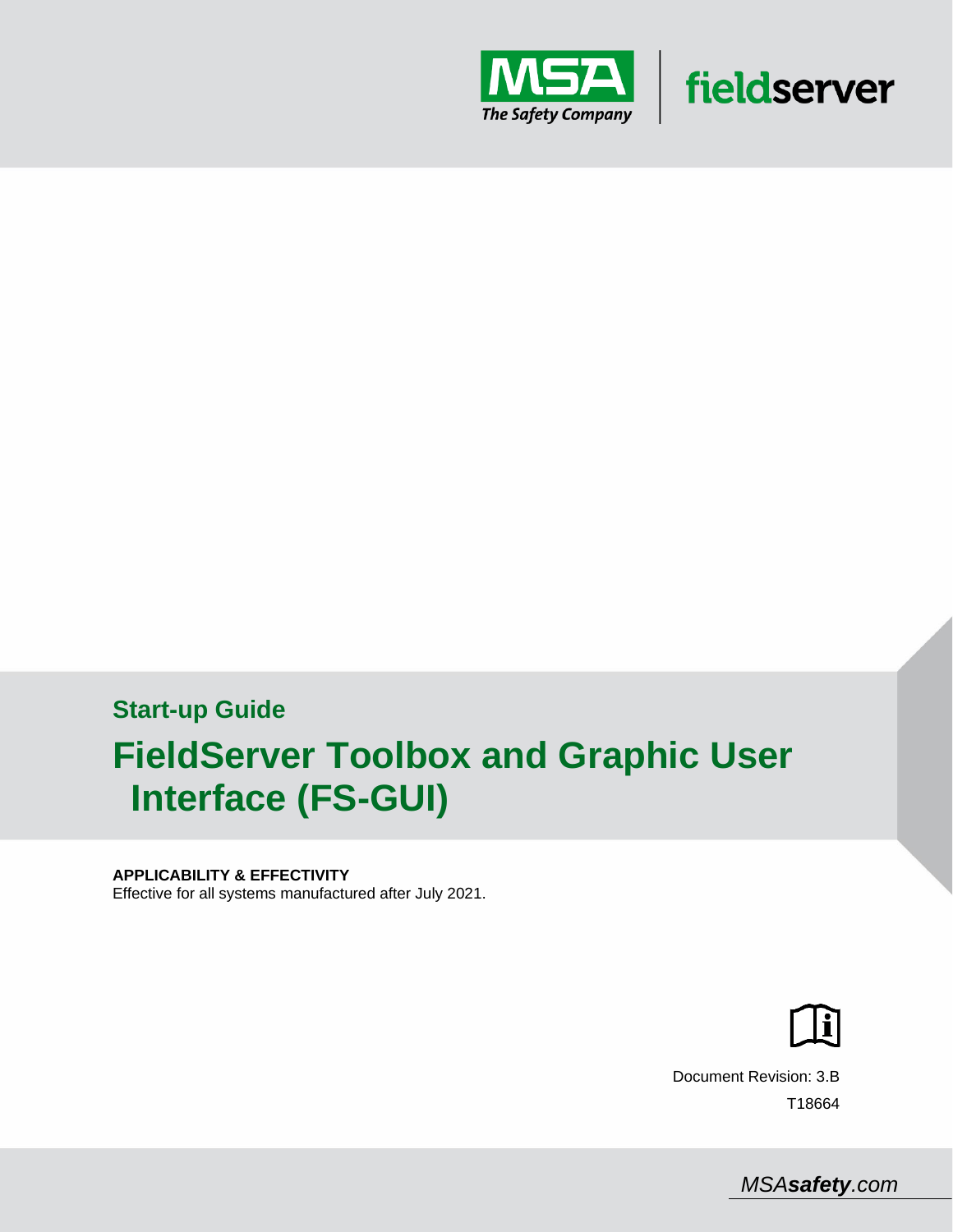

# fieldserver

MSA Safety 1991 Tarob Court Milpitas, CA 95035 Website: [www.MSAsafety.com](http://www.msasafety.com/)

U.S. Support Information: +1 408 964-4443 +1 800 727-4377 Email: [smc-support@msasafety.com](mailto:smc-support@msasafety.com)

EMEA Support Information: +31 33 808 0590 Email: [smc-support.emea@msasafety.com](mailto:smc-support.emea@msasafety.com)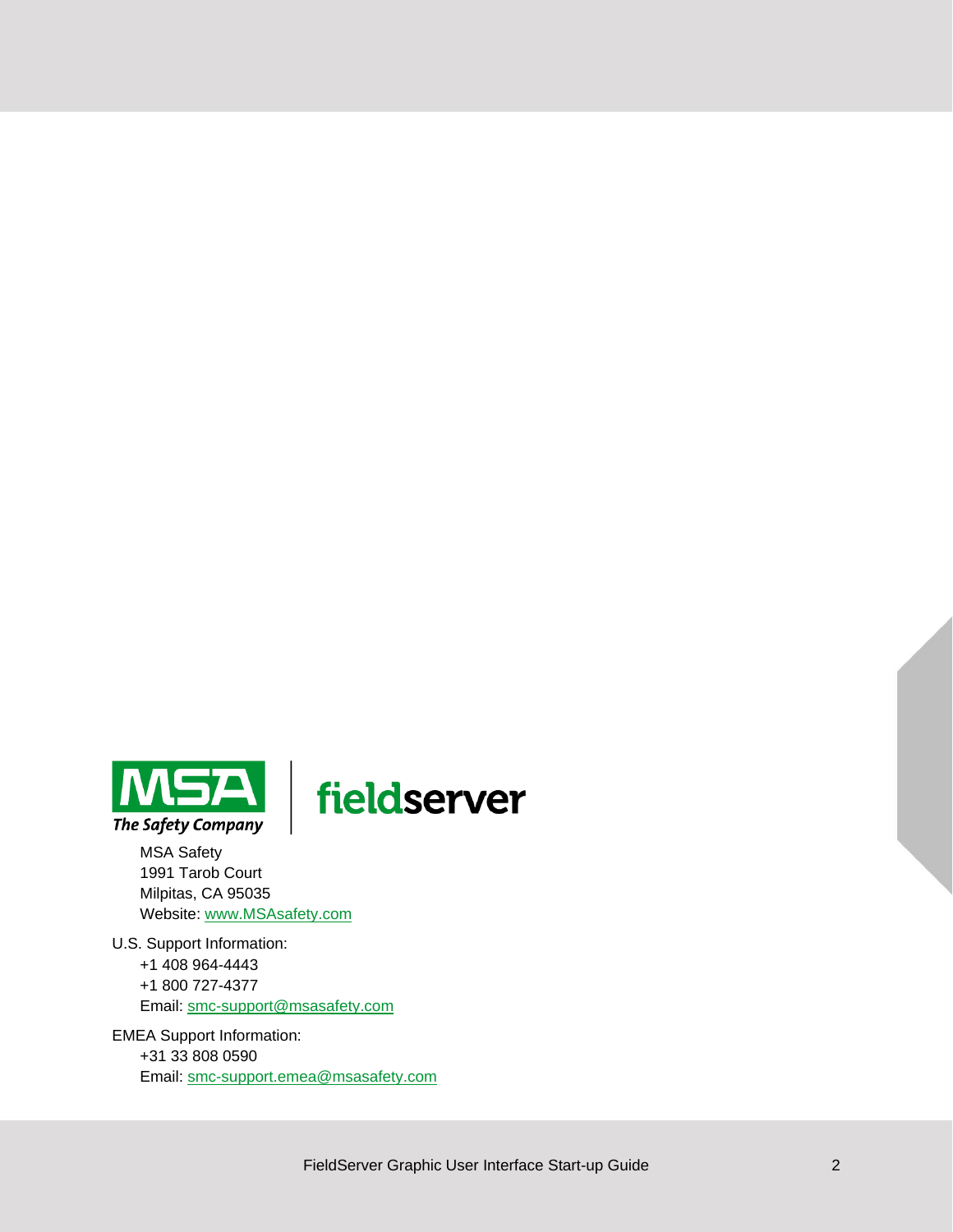## **Table of Contents**

| 1            |                                       |  |
|--------------|---------------------------------------|--|
| $\mathbf{2}$ | 2.1<br>2.1.1<br>2.1.2<br>2.1.3<br>2.2 |  |
| 3            |                                       |  |
|              | 3.1                                   |  |
|              | 3.2                                   |  |
|              | 3.3                                   |  |
|              | 3.3.1                                 |  |
|              | 3.3.2                                 |  |
|              | 3.3.3                                 |  |
| 4            |                                       |  |
|              | 4.1                                   |  |
|              | 4.2                                   |  |
|              | 4.3                                   |  |
|              | 4.3.1                                 |  |
|              | 4.3.2                                 |  |
|              | 4.3.3                                 |  |
|              | 4.3.4                                 |  |
|              | 4.4                                   |  |
|              | 4.4.1                                 |  |
|              | 4.4.2                                 |  |
|              | 4.4.3                                 |  |
|              | 4.4.4                                 |  |
|              | 4.5<br>4.6                            |  |
|              |                                       |  |
| 5            |                                       |  |
|              | 5.1                                   |  |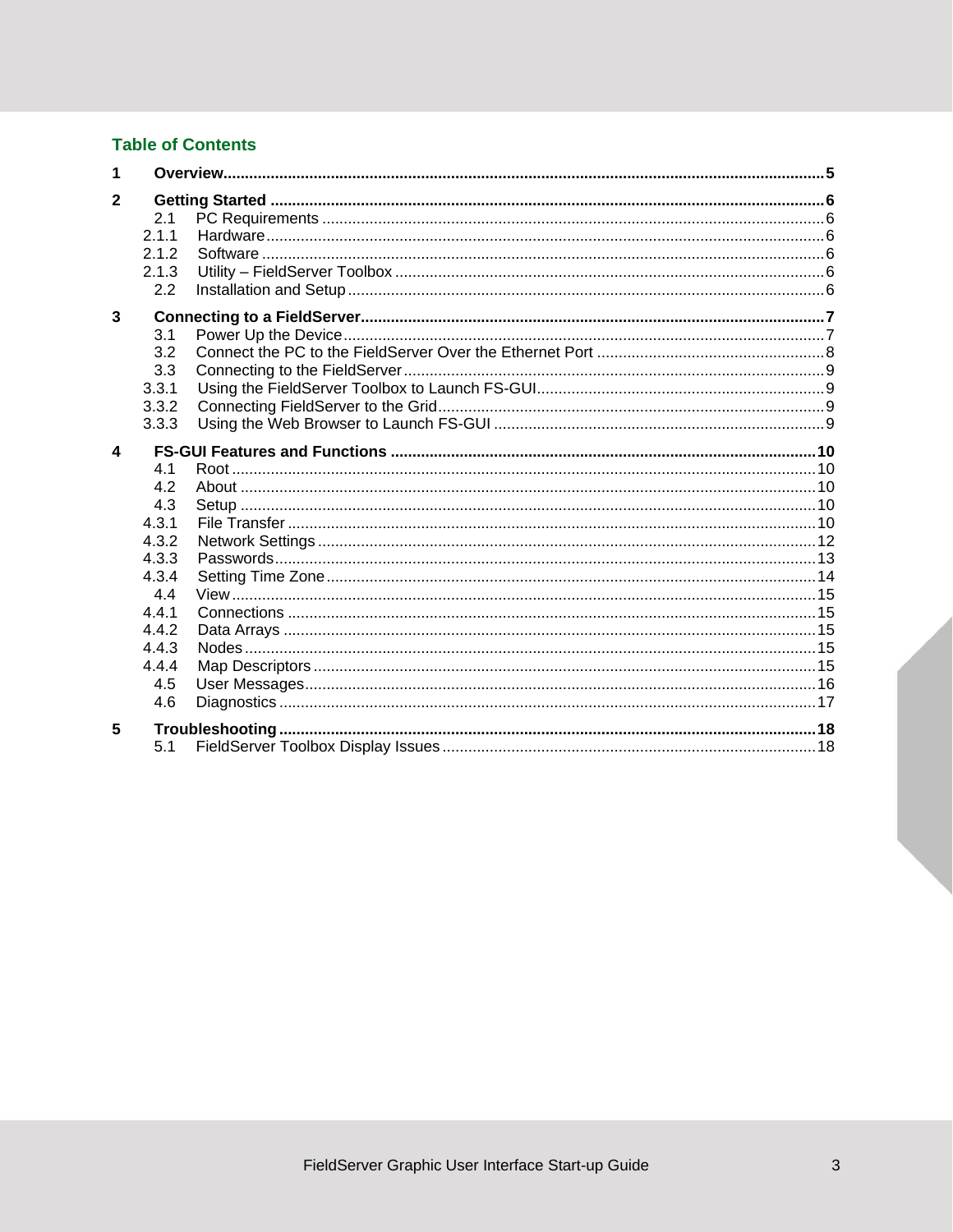## **List of Figures**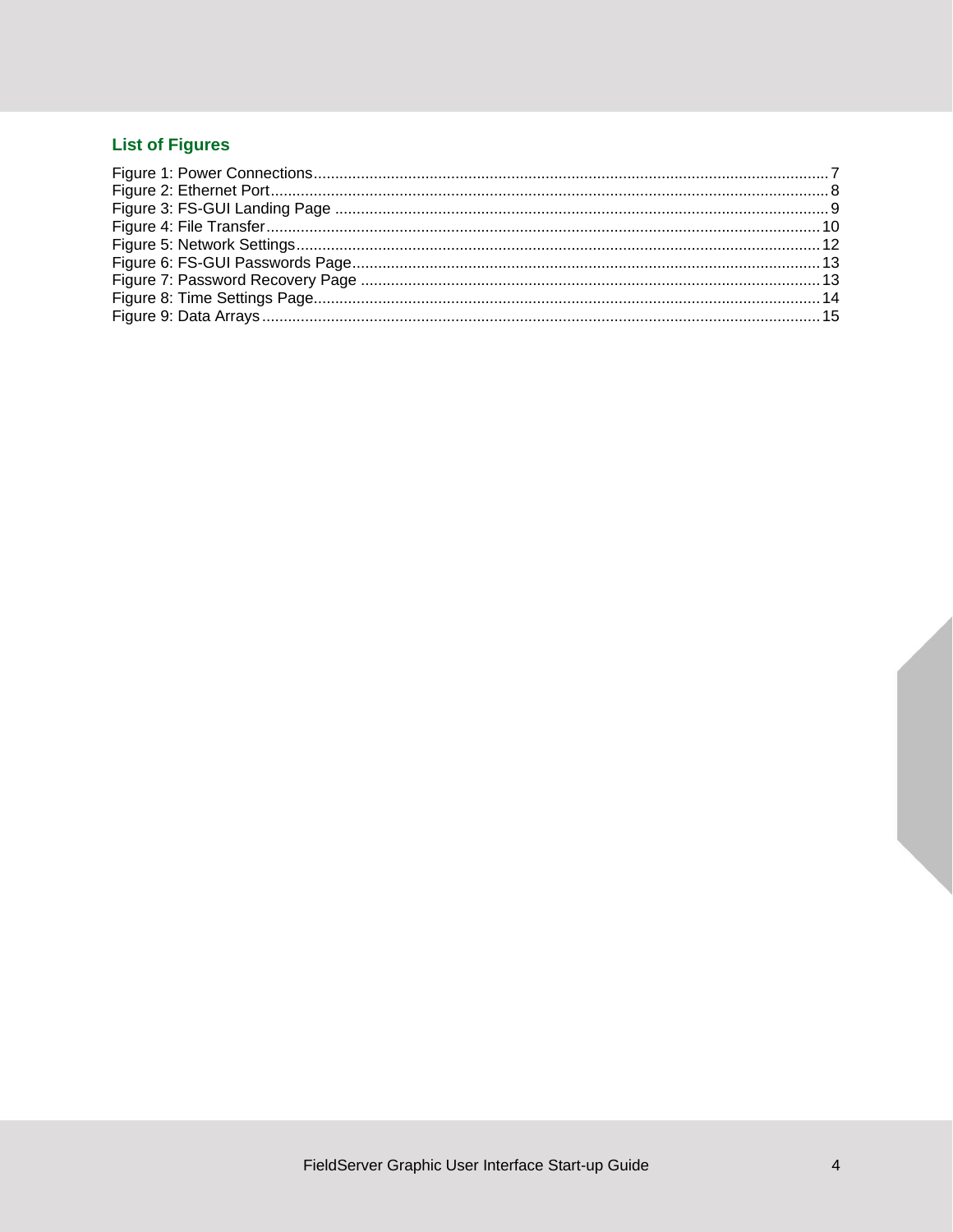#### <span id="page-4-0"></span>**1 Overview**

The FS-GUI is a web-browser based User Interface and uses a combination of technologies and devices to provide a platform that the user can interact with for the tasks of easily gathering and producing information. FS-GUI allows the user to:

- 1. Check the status and diagnostics of a FieldServer including such information as network settings, connection info, node information, map descriptors, and error messages.
- 2. Monitor a working FieldServer's internal data and parameters.
- 3. Change or update a FieldServer's internal data and parameters.
- 4. Transfer files to and from a FieldServer.
- 5. Delete files on a FieldServer.
- 6. Change the FieldServer's IP Address.
- 7. Set Admin and User Passwords for security.
- 8. Restart a FieldServer.

The FS-GUI is shipped with every ProtoAir, QuickServer, FS-B35XX Series and ProtoNode FieldServer Gateway.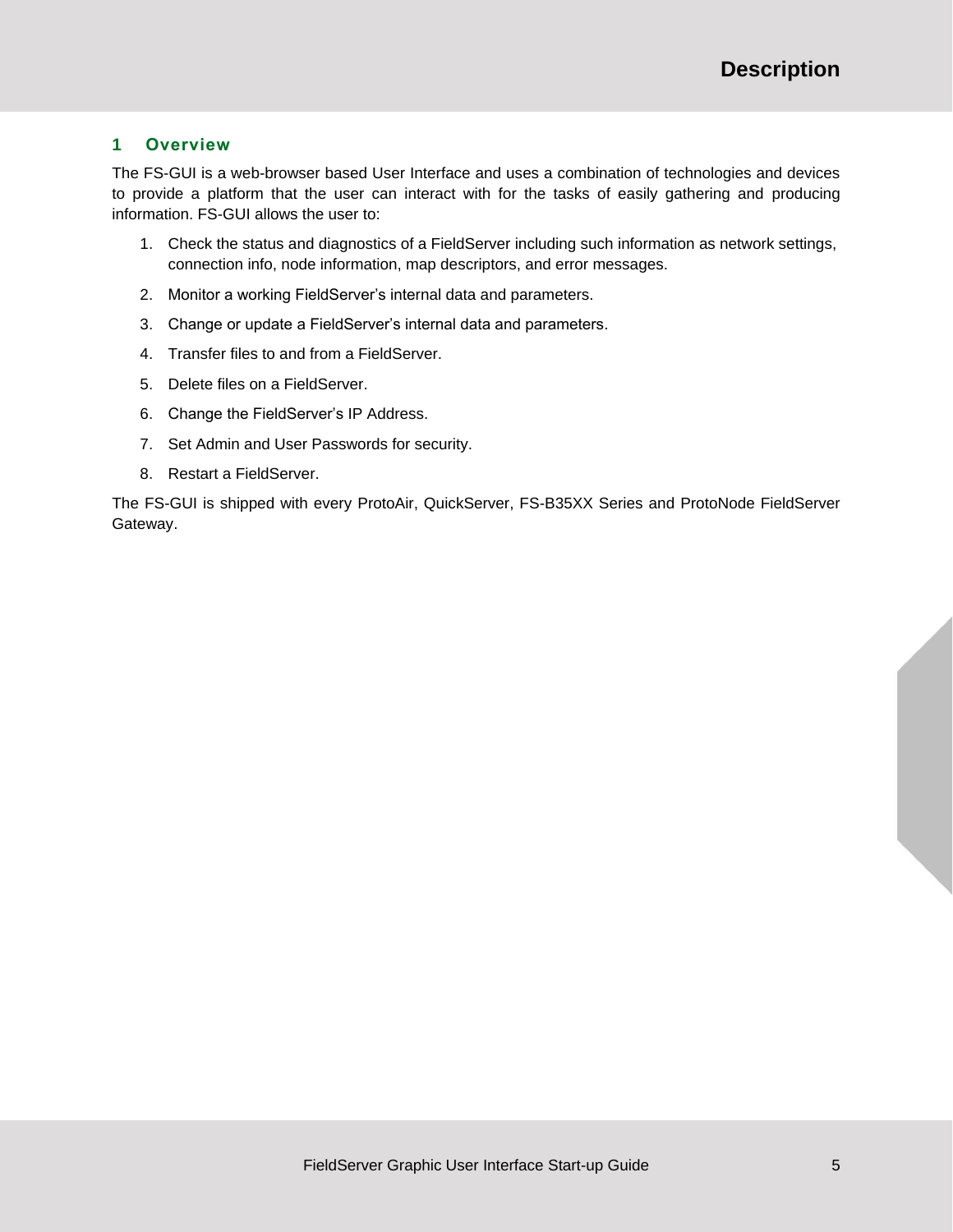## <span id="page-5-0"></span>**2 Getting Started**

#### <span id="page-5-1"></span>**2.1 PC Requirements**

#### <span id="page-5-2"></span>2.1.1 Hardware

A Computer with web browser that connects over Ethernet on port 80.

#### <span id="page-5-3"></span>2.1.2 Software

The Utilities run under the following web browsers:

- Chrome Rev. 57 and higher
- Firefox Rev. 35 and higher
- Microsoft Edge Rev. 41 and higher
- Safari Rev. 3 and higher

#### **NOTE: Internet Explorer is not supported.**

#### **NOTE: Computer and network firewalls must be opened for Port 80 to allow FS-GUI to function.**

#### <span id="page-5-4"></span>2.1.3 Utility – FieldServer Toolbox

- The FieldServer Toolbox is used to find FieldServers on the network. The Toolbox can be found on the flash drive shipped with the FieldServer, or it can be downloaded from the MSA website.
- After downloading, it will be available as an icon on the desktop.
- The Toolbox will only find FieldServers existing on the same subnet as the computer.

#### <span id="page-5-5"></span>**2.2 Installation and Setup**

- The utilities are loaded on the flash drive shipped with the FieldServer and can be accessed from the desktop as an icon after they have been installed. The utilities are also available from the Sierra Monitor website in the Customer Support page  $\rightarrow$  Software Downloads section.
- The FS-GUI PC and the FieldServer must be setup with an IP Address on the same subnet.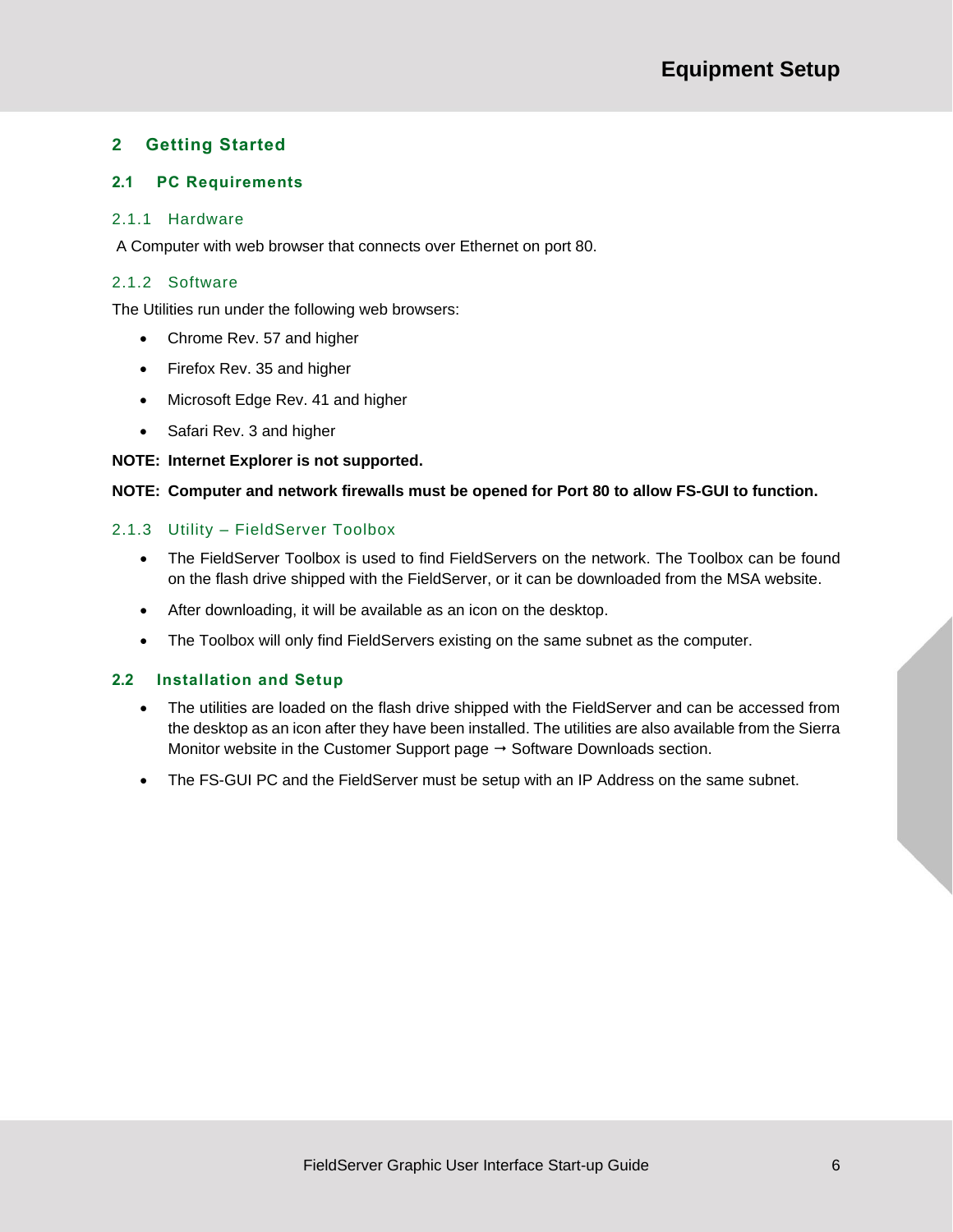## <span id="page-6-0"></span>**3 Connecting to a FieldServer**

#### <span id="page-6-1"></span>**3.1 Power Up the Device**

Apply power to the device. Ensure that the power supply used complies with the specifications provided in the specific FieldServer's Start-up guide.

<span id="page-6-2"></span>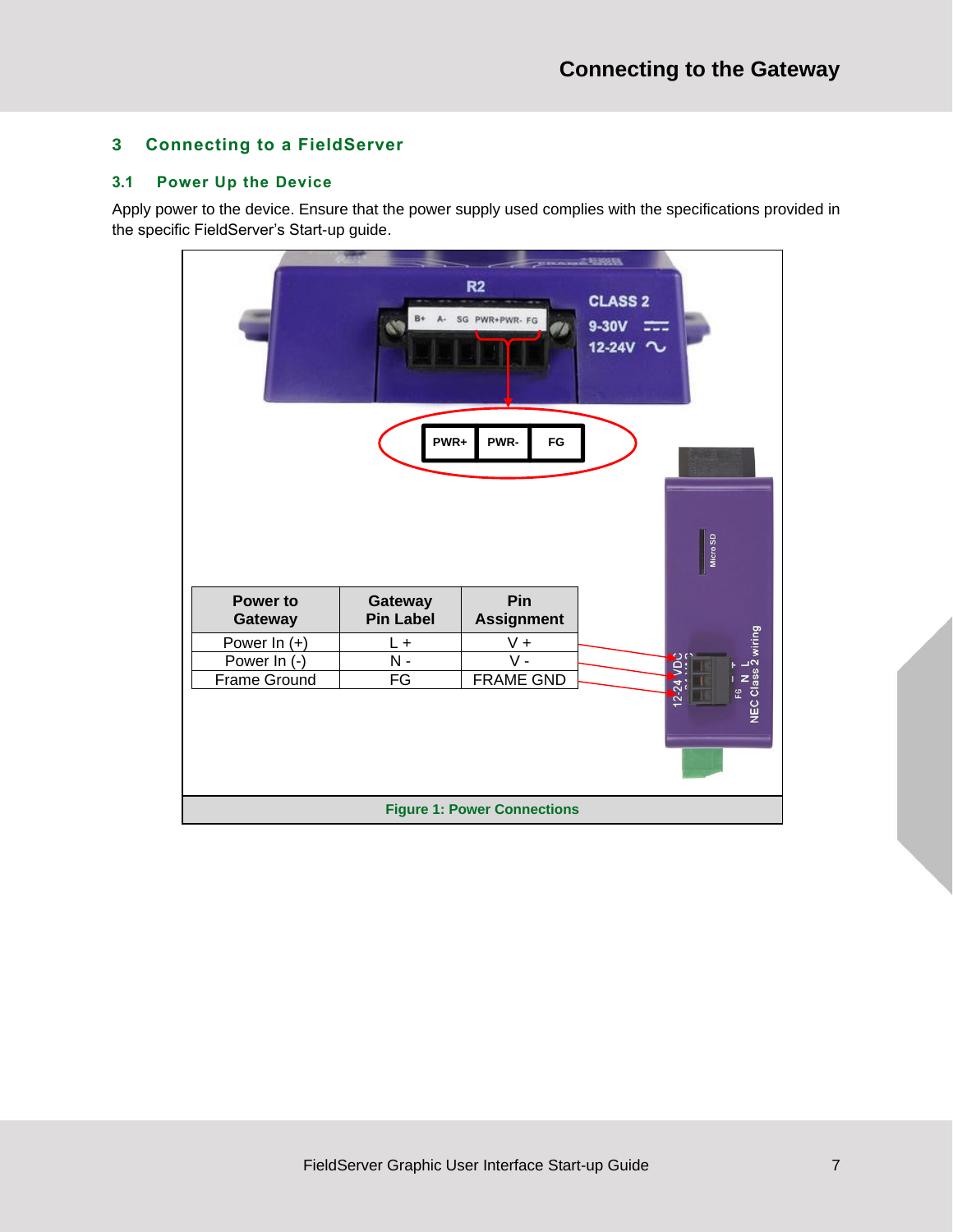## <span id="page-7-0"></span>**3.2 Connect the PC to the FieldServer Over the Ethernet Port**

Connect an Ethernet cable between the PC and FieldServer or connect the FieldServer and the PC to the switch using a straight Cat-5 cable. Find connection instructions for the specific gateway on the FieldServer's Start-up Guide.

<span id="page-7-1"></span>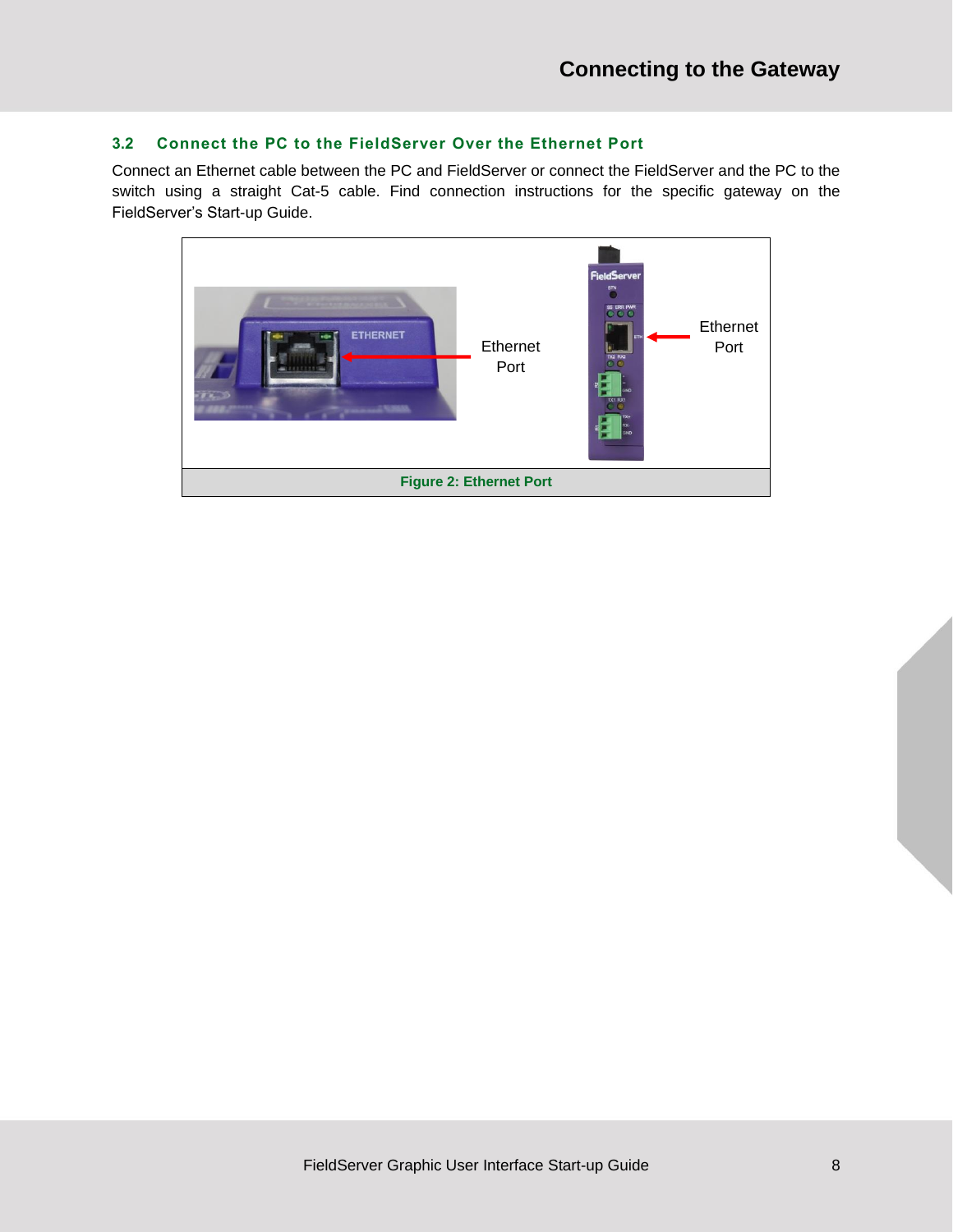#### <span id="page-8-0"></span>**3.3 Connecting to the FieldServer**

- <span id="page-8-1"></span>3.3.1 Using the FieldServer Toolbox to Launch FS-GUI
	- Install the FS Toolbox application from the USB drive or download it from the MSA website.
	- Use the FS Toolbox to find the FieldServer and launch the FS-GUI.
- **NOTE: If the connect button is greyed out, the FieldServer's IP Address must be set to be on the same network as the PC.**

|                       | <b>FieldServer Toolbox</b> |                    |                                |         |                             | <b>SM</b> Cherra     |
|-----------------------|----------------------------|--------------------|--------------------------------|---------|-----------------------------|----------------------|
| Help<br>Setup         |                            |                    |                                |         |                             |                      |
| o<br><b>DEVICES</b>   | <b>IP ADDRESS</b>          | <b>MAC ADDRESS</b> |                                |         | <b>AVORITE CONNECTIVITY</b> |                      |
| E8951 Gateway         | 10.40.50.90                | 00:50:4E:60:06:36  | 政知                             | $\star$ | ٠                           | Connect -            |
|                       |                            |                    |                                |         |                             |                      |
| <b>SM</b> Sierra      |                            |                    |                                |         |                             | SMC <sub>cloud</sub> |
| Navigation            | Demo                       |                    |                                |         |                             |                      |
| Demo                  | <b>Status</b>              | <b>Settings</b>    | <b>Info Stats</b>              |         |                             |                      |
| * About               |                            |                    |                                |         |                             |                      |
| $\sum$ Setup          | <b>Status</b>              |                    |                                |         |                             | ۰                    |
| $\triangleright$ View | <b>Name</b>                |                    |                                |         | Value                       |                      |
| • User Messages       | Driver_Configuration       |                    | PCC1043                        |         |                             |                      |
|                       | DCC_Version                |                    | V1.00b(C)                      |         |                             |                      |
|                       | Kernel_Version             |                    | V6.32a(A)                      |         |                             |                      |
|                       | Release_Status             |                    | Normal                         |         |                             |                      |
|                       | <b>Build_Revision</b>      |                    | 3.14.0                         |         |                             |                      |
|                       | <b>Build_Date</b>          |                    | Wed Apr 19 18:00:59 2017 +0200 |         |                             |                      |
|                       | <b>BIOS_Version</b>        |                    | 3.0.11                         |         |                             |                      |
|                       | FieldServer_Model          |                    | ProtoCessor FFP LON            |         |                             |                      |
|                       | Carrier Type               |                    | 485 Carrier                    |         |                             |                      |
|                       | Data_Points_Used           | $\bf{0}$           |                                |         |                             |                      |
|                       | Data_Points_Max            |                    | 1500                           |         |                             |                      |
|                       | <b>Application Memory:</b> |                    |                                |         |                             |                      |
|                       | Memory_Percent_Used        |                    | 2.32%                          |         |                             |                      |
|                       |                            |                    |                                |         |                             |                      |
|                       | Memory_Used                |                    | 401 kB                         |         |                             |                      |

#### <span id="page-8-4"></span><span id="page-8-2"></span>3.3.2 Connecting FieldServer to the Grid

The SMC Cloud button **6 SMC** cloud (see [Figure 3](#page-8-4)) allows users to connect to the Grid, MSA Safety's device cloud solution for IIoT. The Grid enables secure remote connection to field devices through a FieldServer and its local applications for configuration, management, maintenance. For more information about the Grid, refer to the [MSA Grid Start-up Guide.](https://msa.webdamdb.com/directdownload.php?ti=45066831&tok=q3ZjqWrR7AorKoGYy4rdeARR)

#### <span id="page-8-3"></span>3.3.3 Using the Web Browser to Launch FS-GUI

If the IP Address is known, it can be typed directly into the web browser, and the FS-GUI will launch.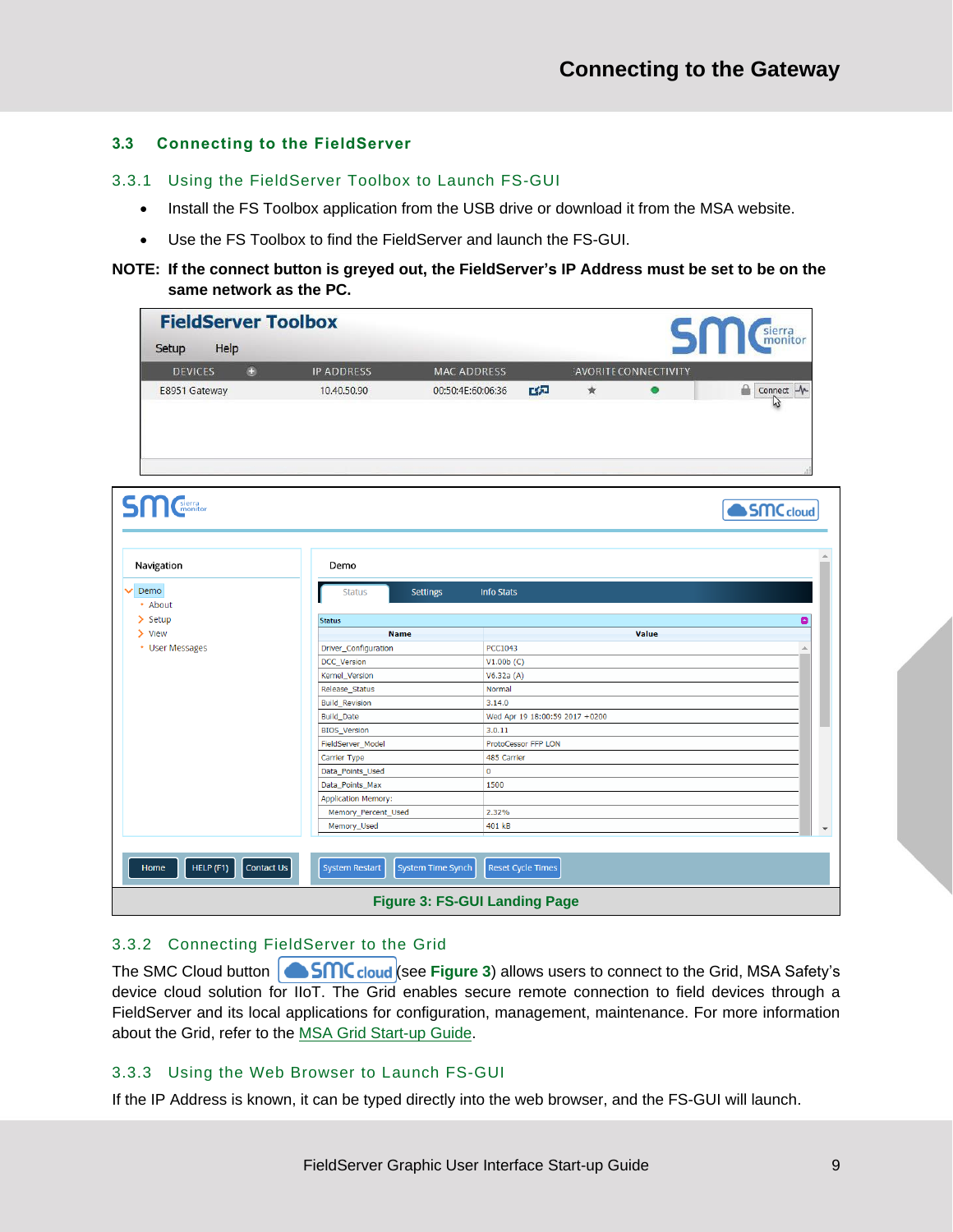#### <span id="page-9-0"></span>**4 FS-GUI Features and Functions**

The following sections explain the functions of each item in the FS-GUI Navigation Tree.

#### <span id="page-9-1"></span>**4.1 Root**

The root of the navigation tree allows the user to check the status of the FieldServer gateway, including the configuration code, version, memory, gateway type and more. Under "Settings" the user has access to important network information. The name of the root is specified in the FieldServer Configuration file under the Title Keyword and is therefore completely user definable.

#### <span id="page-9-2"></span>**4.2 About**

Allows the user to check current firmware of the FieldServer gateway plus version identification of the interface and skin, plus contact information. Skin is either the default FieldServer template or it can be a specific template specified by the owner.

#### <span id="page-9-3"></span>**4.3 Setup**

#### <span id="page-9-4"></span>4.3.1 File Transfer

There are 3 types of files that can be transferred, namely Configuration Files, Firmware and miscellaneous (general) files.

<span id="page-9-5"></span>

| <b>File Transfer</b><br>Navigation<br><b>Modbus Client</b><br>Configuration<br>General<br>Firmware                                                                                                                                                                                                                                                                                                                                                                                                                             |
|--------------------------------------------------------------------------------------------------------------------------------------------------------------------------------------------------------------------------------------------------------------------------------------------------------------------------------------------------------------------------------------------------------------------------------------------------------------------------------------------------------------------------------|
| * About<br>$\vee$ Setup<br>• File Transfer<br><b>Update Configuration</b><br>• Network Settings<br>Update the configuration file on the device.<br>• Passwords<br>• Time Settings<br>Choose Files No file chosen<br>$\triangleright$ View<br>• User Messages<br>Submit<br>• Diagnostics<br>Retrieve<br>Retrieve the configuration file from the device.<br>config.csv<br><b>Delete</b><br>Delete the device configuration.<br>Warning: Make sure you have saved a copy of your config.csv file.<br><b>Delete Configuration</b> |
| HELP (F1)<br>Contact Us<br><b>System Reboot</b><br><b>System Restart</b><br>Home<br><b>Figure 4: File Transfer</b>                                                                                                                                                                                                                                                                                                                                                                                                             |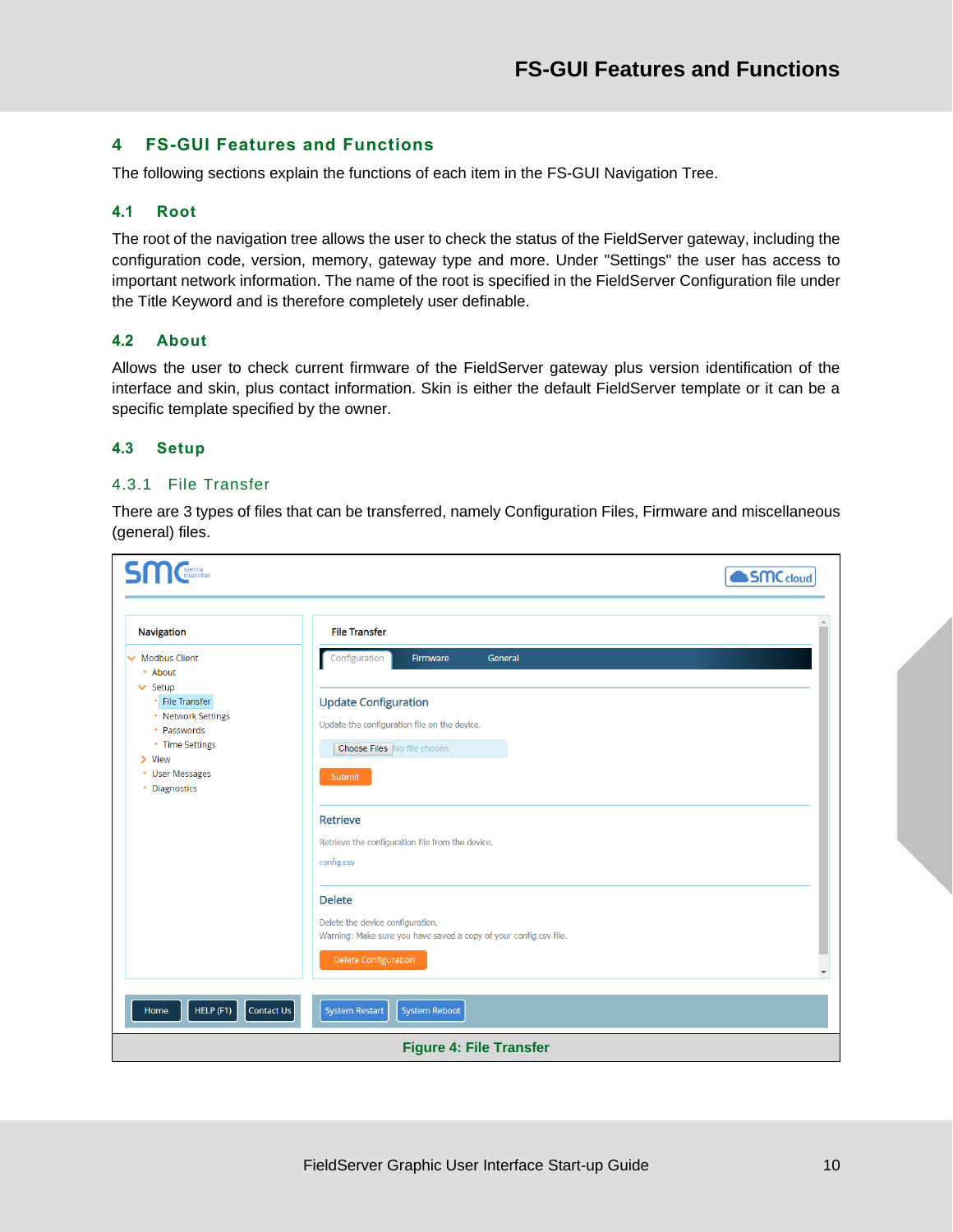#### **Configuration Files**

Configuration files have a .csv extension and are used to configure the FieldServer for its specific application. See the FieldServer Configuration Manual for details, found on the MSA website.

#### **Update the configuration file:**

To update the FieldServer's configuration file, click the browse button and select the configuration file (.csv). Click open and submit. Wait until the message "Configuration update complete" appears and click the System Restart button to activate the new configuration file.

#### **Retrieve the configuration file:**

For making changes to the configuration file – Retrieve the file, edit it, save the updated file and update the file (as described in the section above).

#### **Delete the configuration file:**

To temporarily disable the FieldServer's protocol communications, the configuration can be deleted. The FieldServer needs to be restarted to activate the changes. **This action cannot be undone - make sure to create a backup copy of the configuration file before taking this action.**

#### **Firmware Files**

The FieldServer Firmware contains the application program commonly referred to as the DCC or the PCC. This program contains the protocol drivers applicable to the application and the FieldServer Operating System Kernel.

A Firmware update is only required when updated files are received from FieldServer support. Firmware files have a .bin extension.

#### **General (Other) Files**

Other files that can be updated include the FS-GUI image, and other files described in driver manuals. The procedure for updating these is the same as for configuration files, but the update needs to be made in the "General" update section.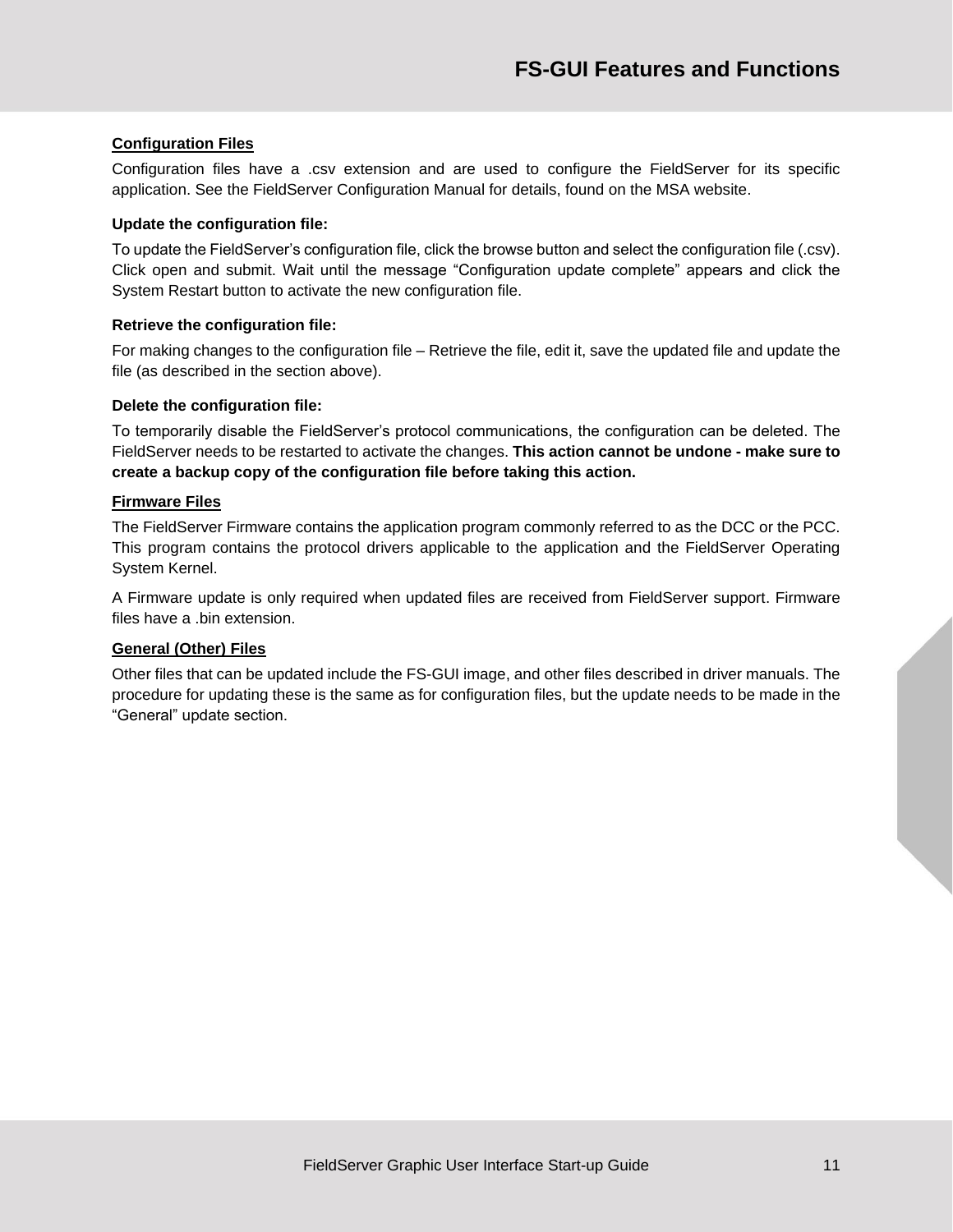#### <span id="page-11-0"></span>4.3.2 Network Settings

On the Network Settings Page, the Ethernet adaptor settings of the FieldServer can be changed. The N1 and N2 (if supported) adaptor IP Address, Netmask, two Domain Name Servers and default Gateway can be changed by entering values in the applicable fields and clicking on the Update IP settings Button.

#### **NOTE: The FieldServer must be restarted for any changed settings to take effect. Also note that enabling the DHCP client on any adaptor will cause the static IP Address settings to be overruled by a DHCP server on the network.**

The FieldServer's built-in DHCP server can be enabled to establish easy connection for Support purposes. Set the laptop or computer to automatically obtain an IP Address to use this feature. The FieldServer DHCP server periodically checks for other DHCP servers on the network and will disable itself should any other DHCP servers exist on the network. This method of operation is because the FieldServer DHCP server is strictly for support purposes and does not have all the features of a commercial DHCP server. Setting the default gateway IP Address to the network gateway ensures the FieldServer is reachable on the internet.

<span id="page-11-1"></span>

| <b>SM</b> Cherra                                                                                                 |                                   |                                                                                                                                                                                |                           | SMC cloud |  |  |  |
|------------------------------------------------------------------------------------------------------------------|-----------------------------------|--------------------------------------------------------------------------------------------------------------------------------------------------------------------------------|---------------------------|-----------|--|--|--|
| Navigation                                                                                                       | <b>Network Settings</b>           |                                                                                                                                                                                |                           |           |  |  |  |
| <b>Modbus Client</b><br>* About                                                                                  | <b>IP Settings</b>                |                                                                                                                                                                                |                           |           |  |  |  |
| $\vee$ Setup<br>• File Transfer<br>• Network Settings<br>• Passwords<br>• Time Settings<br>$\triangleright$ View | <b>Note</b>                       | Updated settings only take effect after a System Restart. If the IP Address is changed you will need to direct your browser to the<br>new IP Address after the System Restart. |                           |           |  |  |  |
| • User Messages                                                                                                  |                                   | N1 IP Address                                                                                                                                                                  | 192.168.3.17              |           |  |  |  |
| • Diagnostics                                                                                                    |                                   | N1 Netmask                                                                                                                                                                     | 255.255.255.0             |           |  |  |  |
|                                                                                                                  |                                   | <b>N1 DHCP Client State</b>                                                                                                                                                    | DISABLED v                |           |  |  |  |
|                                                                                                                  |                                   | <b>Default Gateway</b>                                                                                                                                                         | 192.168.3.1               |           |  |  |  |
|                                                                                                                  |                                   | Domain Name Server1                                                                                                                                                            | 8.8.8.8                   |           |  |  |  |
|                                                                                                                  |                                   | Domain Name Server2                                                                                                                                                            | 8.8.4.4                   |           |  |  |  |
|                                                                                                                  |                                   | Cancel                                                                                                                                                                         | <b>Update IP Settings</b> |           |  |  |  |
|                                                                                                                  | <b>MAC Address</b>                |                                                                                                                                                                                |                           |           |  |  |  |
|                                                                                                                  | N1 MAC Address: 00:50:4E:60:06:3C |                                                                                                                                                                                |                           |           |  |  |  |
|                                                                                                                  |                                   |                                                                                                                                                                                |                           |           |  |  |  |
| HELP (F1)<br>Contact Us<br>Home                                                                                  | <b>System Restart</b>             |                                                                                                                                                                                |                           |           |  |  |  |
|                                                                                                                  |                                   | <b>Figure 5: Network Settings</b>                                                                                                                                              |                           |           |  |  |  |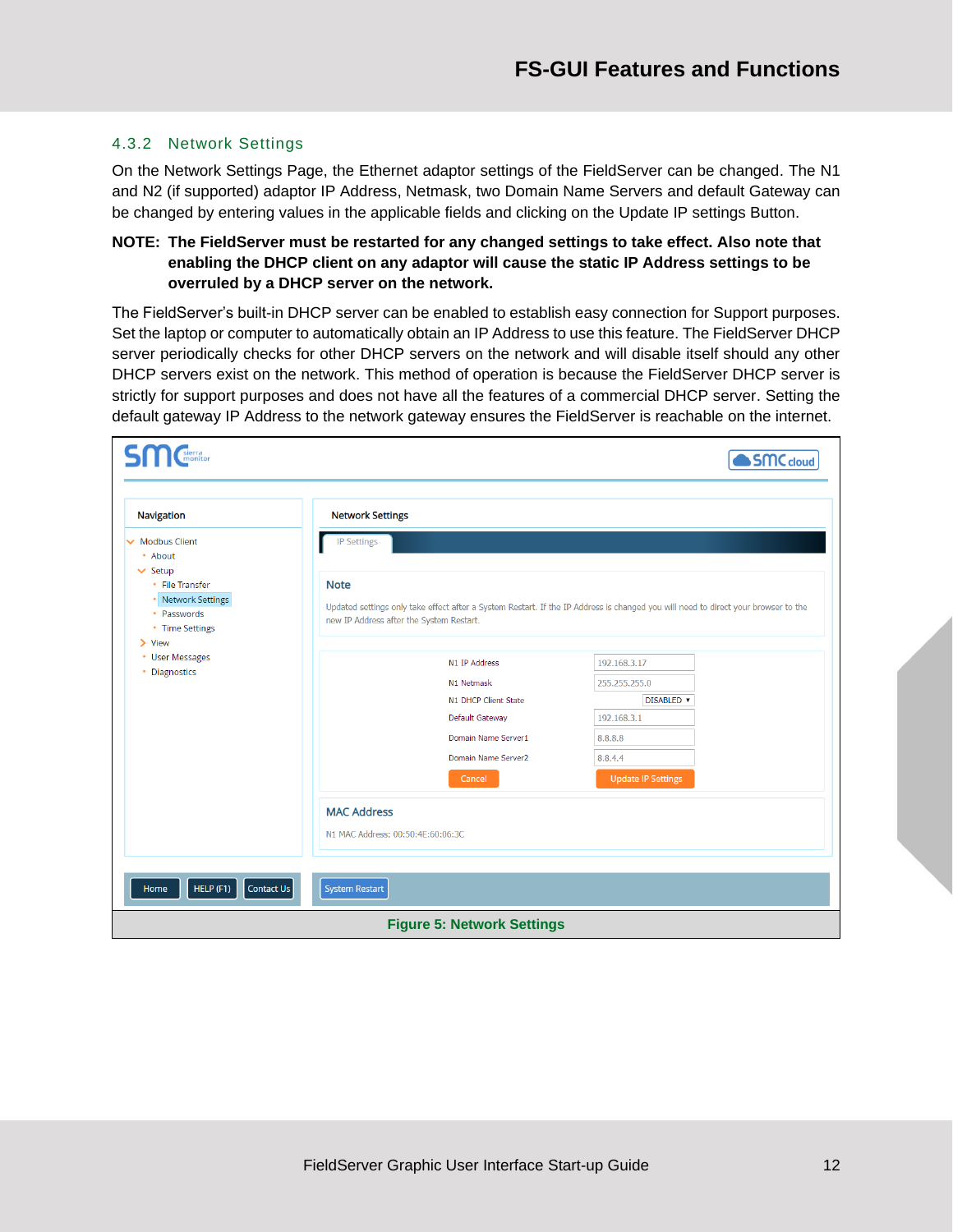#### <span id="page-12-0"></span>4.3.3 Passwords

Access to the FieldServer can be restricted by enabling a password on the FS-GUI Passwords page – click Setup and then Passwords in the navigation panel. There are 2 access levels defined by 2 account names: Admin and User.

- The Admin account has unrestricted access to the FieldServer.
- The User account can view any FieldServer information, but cannot make any changes or restart the FieldServer.

The password needs to be a minimum of eight characters and **is case sensitive**.

If the password has been lost, click cancel on the password authentication popup window, and e-mail the Password recovery token to [smc-support@msasafety.com](mailto:smc-support@msasafety.com) to receive a temporary password from the FieldServer support team. Access to the FieldServer is now available to set a new password.

| Navigation<br>Demo<br>$\checkmark$<br>* About                                                                  | Passwords<br>Overview                                                                                                                                                                                                             |                        |  |  |  |  |
|----------------------------------------------------------------------------------------------------------------|-----------------------------------------------------------------------------------------------------------------------------------------------------------------------------------------------------------------------------------|------------------------|--|--|--|--|
| $\vee$ Setup<br>• File Transfer<br>• Network Settings<br>Passwords<br>• Time Settings<br>$\triangleright$ View | <b>Note</b><br>The current Admin password (if set) is required to change all passwords. To disable password protection, set an empty Admin<br>password. IMPORTANT: You may be required to log in again after changing a password. |                        |  |  |  |  |
| <b>User Messages</b><br>٠                                                                                      | <b>Account Name</b>                                                                                                                                                                                                               | Admin v                |  |  |  |  |
|                                                                                                                | <b>Current Admin Password</b>                                                                                                                                                                                                     |                        |  |  |  |  |
|                                                                                                                | <b>New Password</b>                                                                                                                                                                                                               |                        |  |  |  |  |
|                                                                                                                | <b>Confirm New Password</b>                                                                                                                                                                                                       |                        |  |  |  |  |
|                                                                                                                | Cancel                                                                                                                                                                                                                            | <b>Update Password</b> |  |  |  |  |
|                                                                                                                |                                                                                                                                                                                                                                   |                        |  |  |  |  |
| Contact Us<br>HELP (F1)<br>Home                                                                                |                                                                                                                                                                                                                                   |                        |  |  |  |  |
|                                                                                                                | <b>Figure 6: FS-GUI Passwords Page</b>                                                                                                                                                                                            |                        |  |  |  |  |

<span id="page-12-2"></span><span id="page-12-1"></span>

| <b>SM</b> Cherra                                                                                                                                                                                |  |  |  |  |  |
|-------------------------------------------------------------------------------------------------------------------------------------------------------------------------------------------------|--|--|--|--|--|
| <b>Unauthorized</b>                                                                                                                                                                             |  |  |  |  |  |
| If you are the authorized administrator of this device and need to recover password access, you may contact<br>support@sierramonitor.com and send them the Password Recovery Token shown below. |  |  |  |  |  |
| You will be given a recovery password to enable you to log in as Admin and create a new password.                                                                                               |  |  |  |  |  |
| <b>Password Recovery Token: zMtvwSDf4A==</b>                                                                                                                                                    |  |  |  |  |  |
| <b>LOGIN</b>                                                                                                                                                                                    |  |  |  |  |  |
| www.sierramonitor.com                                                                                                                                                                           |  |  |  |  |  |
| <b>Figure 7: Password Recovery Page</b>                                                                                                                                                         |  |  |  |  |  |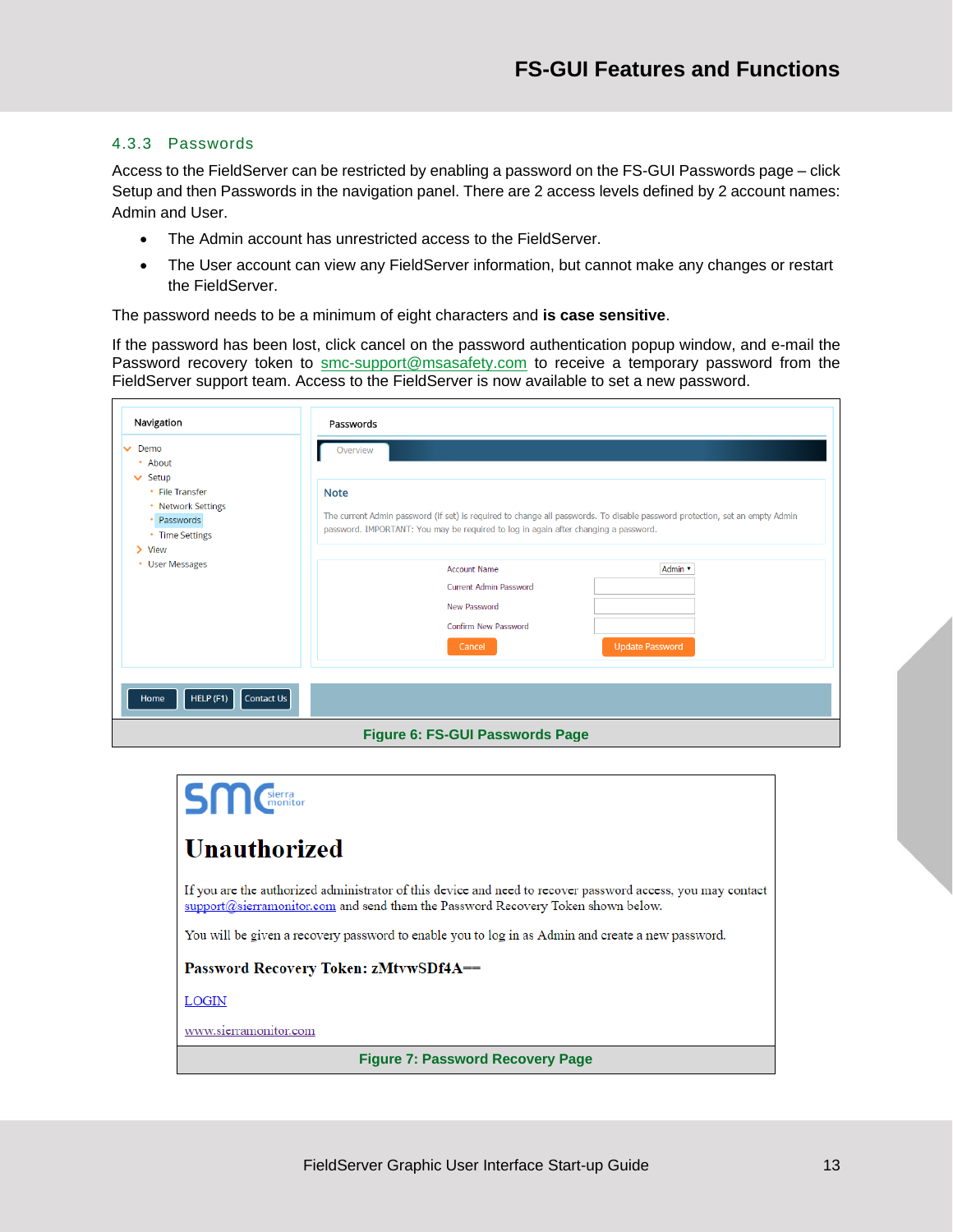#### <span id="page-13-0"></span>4.3.4 Setting Time Zone

The time zone of the FieldServer should be set to generate accurate data.

- Navigate to the FS-GUI page using one of the following methods:
	- o From Web Configurator click the "Diagnostics and Debugging" button on the bottom right corner of the page
- **NOTE: The Web Configurator page shows the FieldServer parameters to configure. See gateway start-up guide for additional information.**
	- o If there is no "Diagnostics and Debugging" button in the bottom right corner of the page, check for a "Diagnostics" tab along the top of the page or a "Diagnostics" link next to the Sierra Monitor Copyright statement at the bottom center of the page
	- Click Setup on the navigation tree.
	- Click "Time Settings".
	- Select the appropriate time zone then click Submit.

<span id="page-13-1"></span>

| Time Zone<br>Demo<br>$\checkmark$<br>• About<br>$\vee$ Setup<br><b>Set Timezone</b><br>• File Transfer<br>• Network Settings<br>Set the timezone of the device<br>• Passwords<br>(GMT -08:00) Pacific/Pitcairn<br>• Time Settings<br>> View<br>Submit<br>• User Messages | Navigation | <b>Time Settings</b> |
|--------------------------------------------------------------------------------------------------------------------------------------------------------------------------------------------------------------------------------------------------------------------------|------------|----------------------|
|                                                                                                                                                                                                                                                                          |            |                      |
| Contact Us<br>HELP (F1)<br>Home<br><b>Figure 8: Time Settings Page</b>                                                                                                                                                                                                   |            |                      |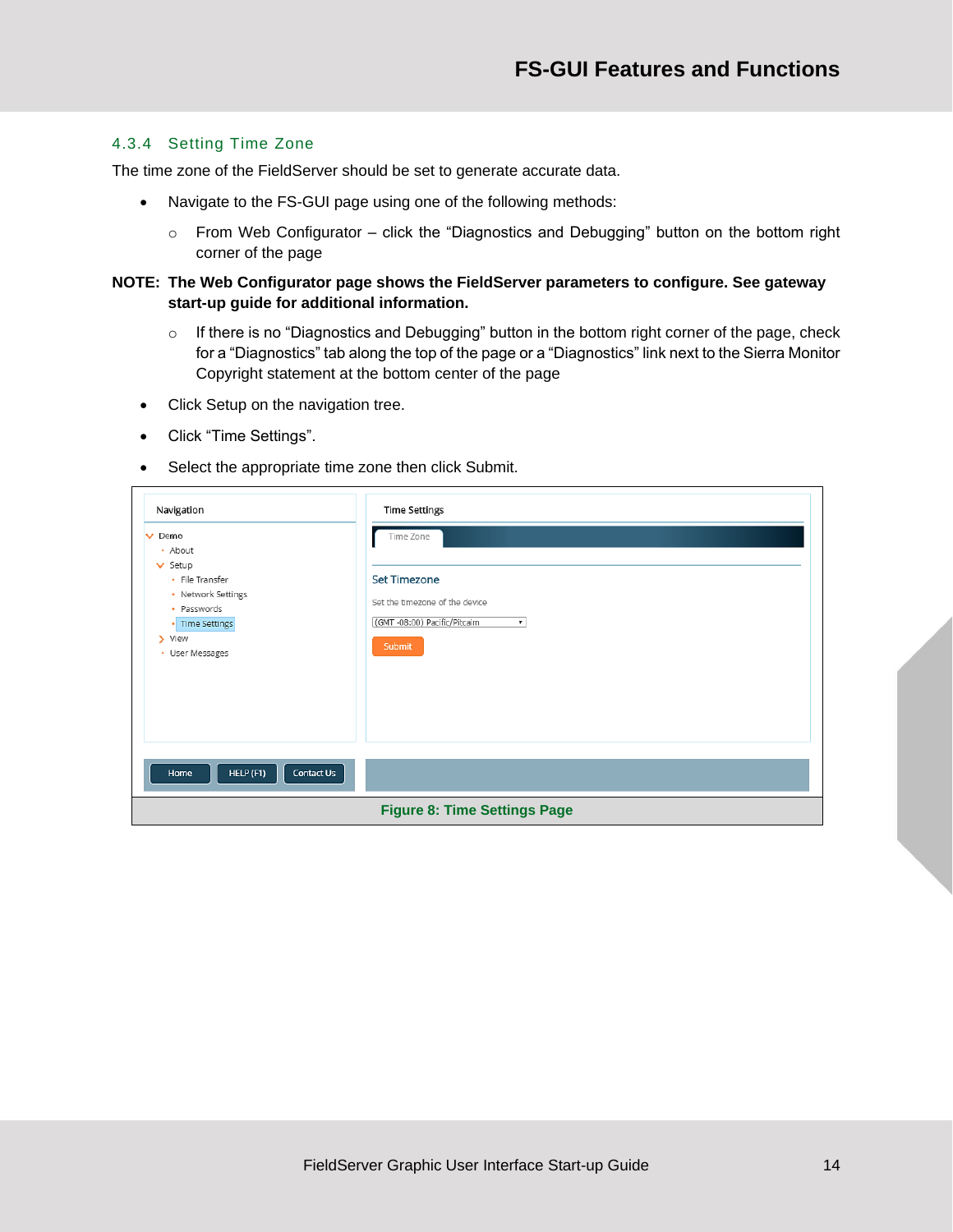#### <span id="page-14-0"></span>**4.4 View**

#### <span id="page-14-1"></span>4.4.1 Connections

The Connections screen supplies information on communication between the FieldServer and remote devices. A number of aspect screens are available, including settings, info stats and error stats. The information on these screens cannot be changed and is for viewing only.

#### <span id="page-14-2"></span>4.4.2 Data Arrays

The Data Arrays screens can be used to view the values in Data Arrays. The values can be changed by clicking on the "Enabled Grid"- button and changing the value in the data array grid.

#### **NOTE: If values are being written into the Array by a driver, then any modifications made by grid editing will be overridden.**



#### <span id="page-14-5"></span><span id="page-14-3"></span>4.4.3 Nodes

On the Nodes screens information about the remote devices on each connection can be viewed. A number of aspect screens are available, including settings, status, info stats and error stats. The information on these screens cannot be changed and is for viewing only.

#### <span id="page-14-4"></span>4.4.4 Map Descriptors

On the Map Descriptors screens information on each individual Map Descriptor can be viewed. A number of aspect screens are available, including settings, status, info stats and error stats. The information on these screens cannot be changed and is for viewing only.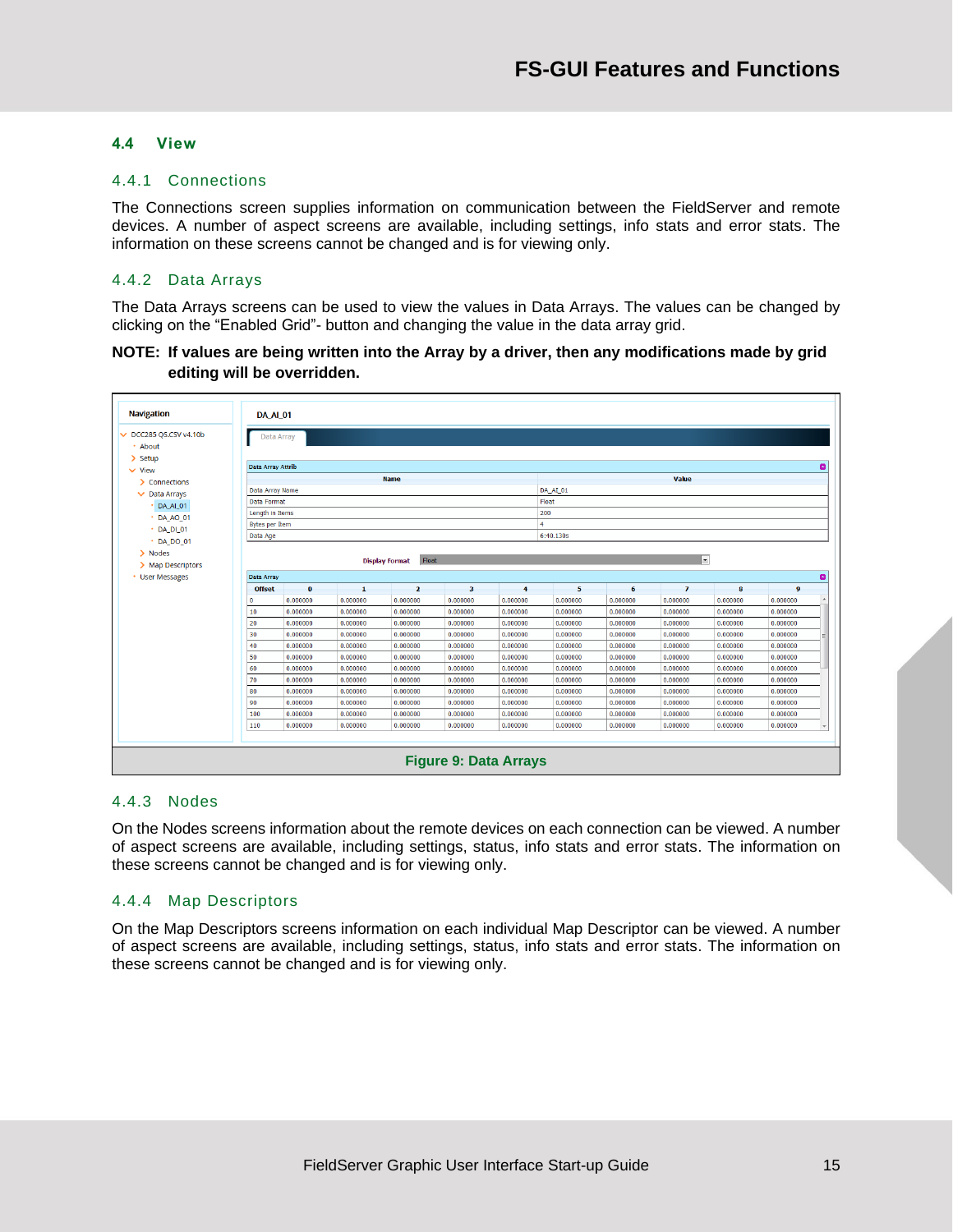#### <span id="page-15-0"></span>**4.5 User Messages**

The user message screens display FieldServer messages generated by drivers and the operating system.

User messages on the "Error"- screen usually indicate some problem with the configuration or communication and should be attended to.

User messages of an informational type will be displayed on the "Info"- screen, and no user action is usually required.

Messages generated by protocol drivers will be displayed on the "Driver"- screen. These messages convey protocol specific information that can be useful for field integration purposes.

Finally, the "Combined"- screen contains all messages chronologically from all the above message screens.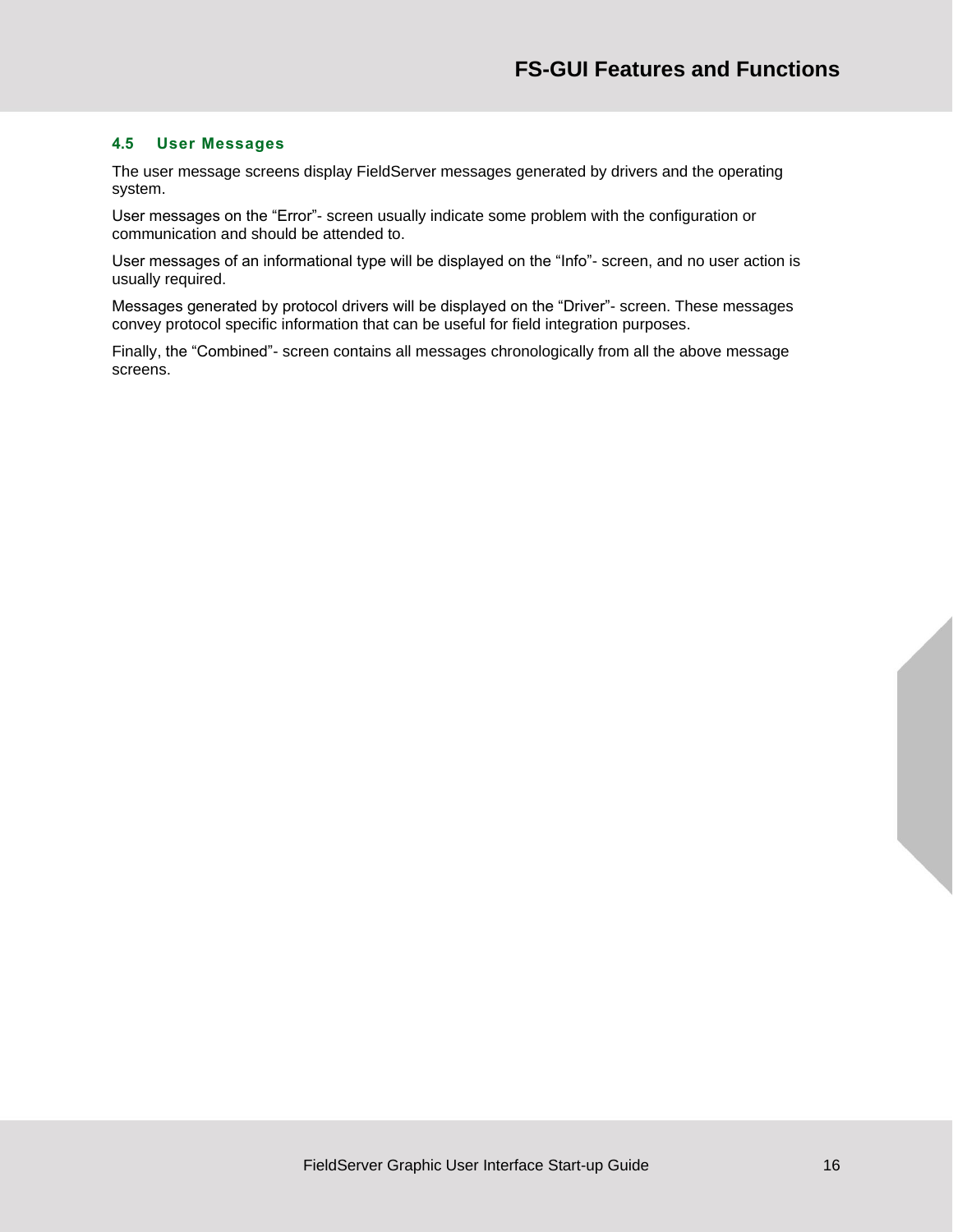#### <span id="page-16-0"></span>**4.6 Diagnostics**

Diagnostic Capture via FS-GUI is only available on FieldServers with a bios updated/released on November 2017 or later. Completing a Diagnostic Capture through the FieldServer allows network connections (such as Ethernet and Wi-Fi) to be captured.

**Once the Diagnostic Capture is complete, email it to technical support. The Diagnostic Capture will accelerate diagnosis of the problem.**

- Open the FieldServer FS-GUI page.
- Click on Diagnostics in the Navigation panel.

| Navigation                                              | Diagnostics                                                    |
|---------------------------------------------------------|----------------------------------------------------------------|
| <b>V</b> FieldServer Demo<br>* About<br>$\sum$ Setup    | Captures                                                       |
| $\triangleright$ View<br>• User Messages<br>Diagnostics | <b>Full Diagnostic</b>                                         |
|                                                         | Set capture period (max 1200 secs):                            |
|                                                         | 300                                                            |
|                                                         | <b>Start</b>                                                   |
|                                                         | <b>Serial Capture</b>                                          |
|                                                         | Set capture period (max 1200 secs):                            |
|                                                         | 300                                                            |
|                                                         | Start                                                          |
|                                                         | $\overline{\phantom{a}}$<br>K. L. G.<br>$\sim$<br>$\mathbf{r}$ |

- Go to Full Diagnostic and select the capture period.
- Click the Start button under the Full Diagnostic heading to start the capture.
	- $\circ$  When the capture period is finished, a Download button will appear next to the Start button

| <b>Full Diagnostic</b>              |  |  |  |  |  |  |
|-------------------------------------|--|--|--|--|--|--|
| Set capture period (max 1200 secs): |  |  |  |  |  |  |
| 300                                 |  |  |  |  |  |  |
| 100% Complete                       |  |  |  |  |  |  |
| <b>Start</b><br>Download            |  |  |  |  |  |  |

- Click Download for the capture to be downloaded to the local PC.
- Email the diagnostic zip file to technical support [\(smc-support.emea@msasafety.com\)](mailto:smc-support.emea@msasafety.com).

#### **NOTE: Diagnostic captures of BACnet MS/TP communication are output in a ".PCAP" file extension which is compatible with Wireshark.**